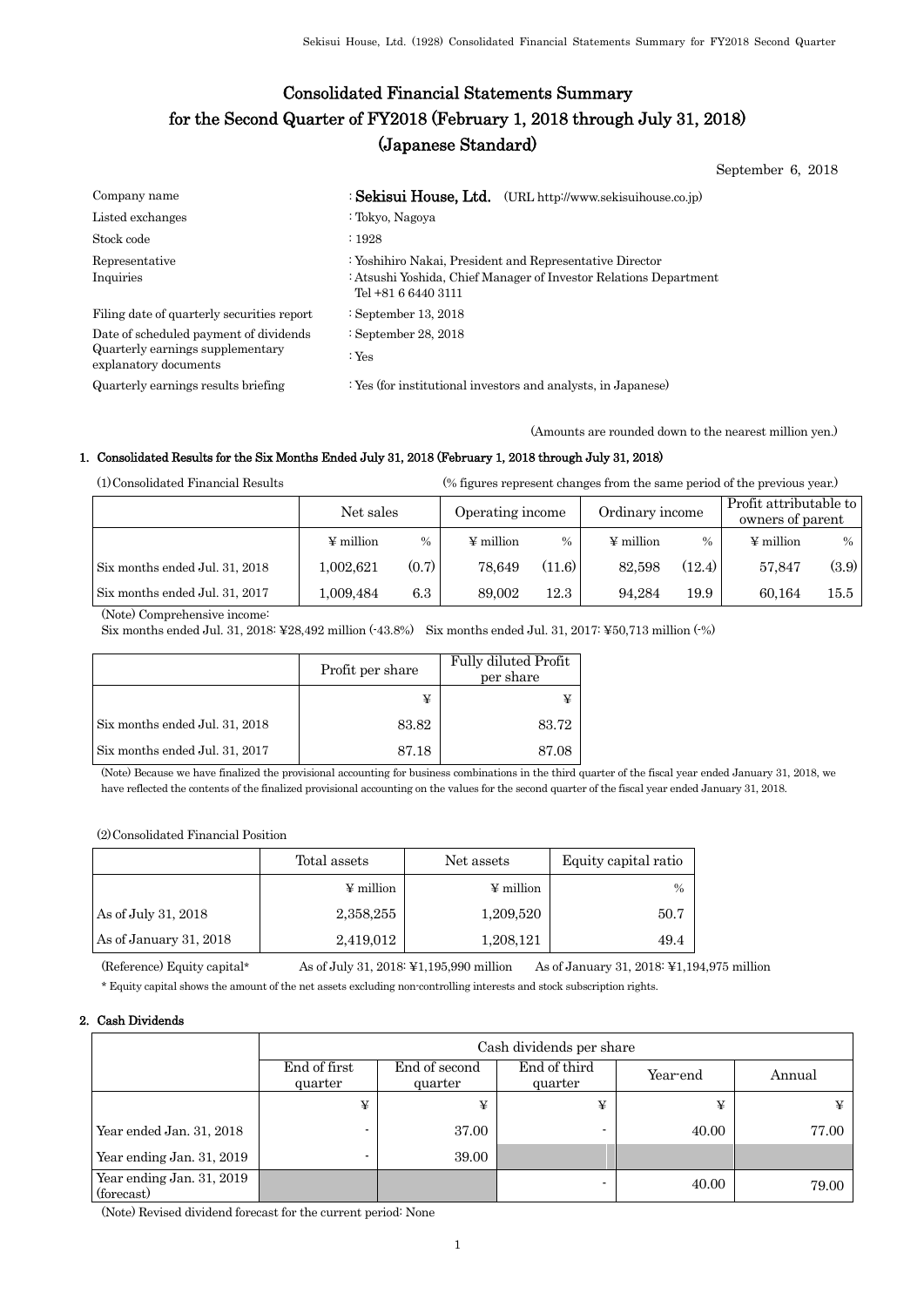#### 3. Consolidated Results Forecast for FY2018 (February 1, 2018 through January 31, 2019)

(% figures represent changes from the same period of the previous year.)

|                              | Net sales         |      | Operating income  |       | Ordinary income   |       | Profit attributable to<br>owners of parent |               | Profit<br>per share |
|------------------------------|-------------------|------|-------------------|-------|-------------------|-------|--------------------------------------------|---------------|---------------------|
|                              | $\angle$ millions | $\%$ | $\angle$ millions | $\%$  | $\angle$ millions |       | $\angle$ millions                          | $\frac{0}{0}$ | ¥                   |
| Year ending January 31, 2019 | 2.166,000         | 0.3  | 185.000           | (5.4) | 190.000           | (6.7) | 127.000                                    | (4.7)         | 184.03              |

(Note) Revised forecast for the current period: Yes

#### Notes

(1)Changes in significant subsidiaries (changes in specific subsidiaries that caused a change in scope of consolidation): Not applicable New Consolidated Companies:  $\cdot$  Excluded: (2)Application of accounting treatment specific to the preparations for consolidated quarterly financial statements: Not applicable (3)Changes in accounting policies, accounting estimates and restatements (a) Changes in accounting policies due to amendment of accounting standards: Not applicable

(b) Changes in accounting policies due other than (a): Not applicable

(c) Changes in accounting estimates: Not applicable

(d) Restatements: Not applicable

(4)Number of shares outstanding (common stock)

(i) Number of shares outstanding at the end of each period (including treasury stock):

As of Jul. 31, 2018: 690,683,466 shares As of Jan. 31, 2018: 690,683,466 shares

(ii) Number of treasury stock at the end of each period:

As of Jul. 31, 2018: 579,035 shares As of Jan. 31, 2018: 586,249 shares

 (iii) Average number of shares outstanding in each period (cumulative quarterly consolidated accounting period): Six months ended Jul. 31, 2018: 690,101,000 shares Six months ended Jul. 31, 2017: 690,080,128 shares

#### \* This quarterly financial results report is exempt from quarterly review.

#### \* Notes Regarding the Appropriate Use of Results Forecasts and Other Important Matters

Descriptions regarding forward-looking statements, etc. contained in these materials are based on information currently available to the Company and certain assumptions judged reasonable. The Company makes no warranty as to the feasibility of its projections. Future results may differ materially from projections due to various factors. For the assumptions underlying the earnings forecast, please see "(3) Qualitative Information Regarding Consolidated Results Forecast" in "1. Qualitative Information Regarding Consolidated Results for the Six Months ended July 31, 2018" of the "Attached Material" on page 9.

(Obtaining supplementary explanatory documents)

The Company plans to hold a briefing for institutional investors and analysts on September 6, 2018. Relevant financial explanatory documents to be handed out at the briefing will be posted on our official website on the same day.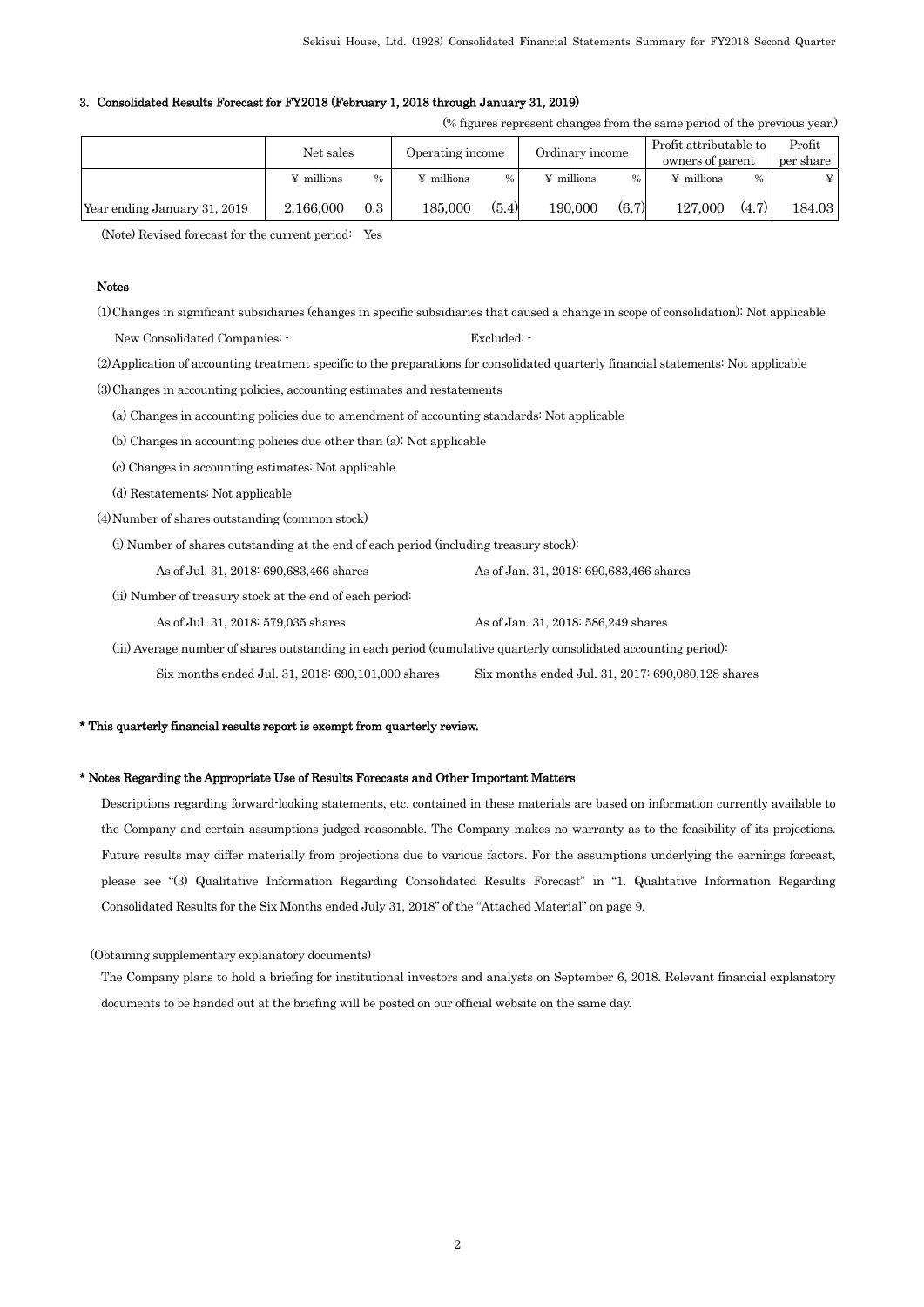# TABLE OF CONTENTS OF THE ATTACHED MATERIAL

| 1. | Qualitative Information Regarding the Consolidated Results for the Six Months Ended July 31, 2018 ························ 6                                                                                                                                                                                                                                                                                                                                                                                                                                                          |      |
|----|---------------------------------------------------------------------------------------------------------------------------------------------------------------------------------------------------------------------------------------------------------------------------------------------------------------------------------------------------------------------------------------------------------------------------------------------------------------------------------------------------------------------------------------------------------------------------------------|------|
|    | (1)                                                                                                                                                                                                                                                                                                                                                                                                                                                                                                                                                                                   | $-6$ |
|    | (2)                                                                                                                                                                                                                                                                                                                                                                                                                                                                                                                                                                                   | 9    |
|    | $\label{lem:conjugation} \textbf{Qualitative Information Regarding Consolidated Results Forecast}\footnotesize\begin{minipage}{14cm} \begin{minipage}{0.9cm} \begin{tabular}{l} \bf{0.9cm} \end{tabular} \end{minipage} \end{minipage}$<br>(3)                                                                                                                                                                                                                                                                                                                                        |      |
| 2. |                                                                                                                                                                                                                                                                                                                                                                                                                                                                                                                                                                                       |      |
|    | $\label{thm:main} \text{Considered Quarterly Balance Sheets} \quad \text{--} \quad \text{--} \quad \text{--} \quad \text{--} \quad \text{--} \quad \text{--} \quad \text{--} \quad \text{--} \quad \text{--} \quad \text{--} \quad \text{--} \quad \text{--} \quad \text{--} \quad \text{--} \quad \text{--} \quad \text{--} \quad \text{--} \quad \text{--} \quad \text{--} \quad \text{--} \quad \text{--} \quad \text{--} \quad \text{--} \quad \text{--} \quad \text{--} \quad \text{--} \quad \text{--} \quad \text{--} \quad \text{--$<br>(1)                                   | - 10 |
|    | Consolidated Quarterly Statements of Income and Consolidated Quarterly Statements of Comprehensive Income<br>(2)                                                                                                                                                                                                                                                                                                                                                                                                                                                                      | 12   |
|    | Consolidated Quarterly Statements of Income                                                                                                                                                                                                                                                                                                                                                                                                                                                                                                                                           |      |
|    | $\label{thm:main} \textsc{For the Cumulative Second Quarterly}\xspace. \textsc{Quantum}\xspace. \textsc{Quantum}\xspace. \textsc{Quantum}\xspace. \textsc{Quantum}\xspace. \textsc{quantum}\xspace. \textsc{quantum}\xspace. \textsc{quantum}\xspace. \textsc{quantum}\xspace. \textsc{quantum}\xspace. \textsc{quantum}\xspace. \textsc{quantum}\xspace. \textsc{quantum}\xspace. \textsc{quantum}\xspace. \textsc{quantum}\xspace. \textsc{quantum}\xspace. \textsc{quantum}\xspace. \textsc{quantum}\xspace. \textsc{quantum}\xspace. \textsc{quantum}\xspace. \textsc{quantum}\x$ | - 12 |
|    | Consolidated Quarterly Statements of Comprehensive Income                                                                                                                                                                                                                                                                                                                                                                                                                                                                                                                             |      |
|    |                                                                                                                                                                                                                                                                                                                                                                                                                                                                                                                                                                                       |      |
|    | (3)                                                                                                                                                                                                                                                                                                                                                                                                                                                                                                                                                                                   |      |
|    |                                                                                                                                                                                                                                                                                                                                                                                                                                                                                                                                                                                       |      |
|    | (Notes on significant changes in the amount of shareholders' equity) $\cdots$ $\cdots$ $\cdots$ $\cdots$ $\cdots$ $\cdots$ $\cdots$ $\cdots$ $\cdots$ $\cdots$ $\cdots$ $\cdots$ $\cdots$ $\cdots$ $\cdots$                                                                                                                                                                                                                                                                                                                                                                           |      |
|    |                                                                                                                                                                                                                                                                                                                                                                                                                                                                                                                                                                                       |      |
|    |                                                                                                                                                                                                                                                                                                                                                                                                                                                                                                                                                                                       |      |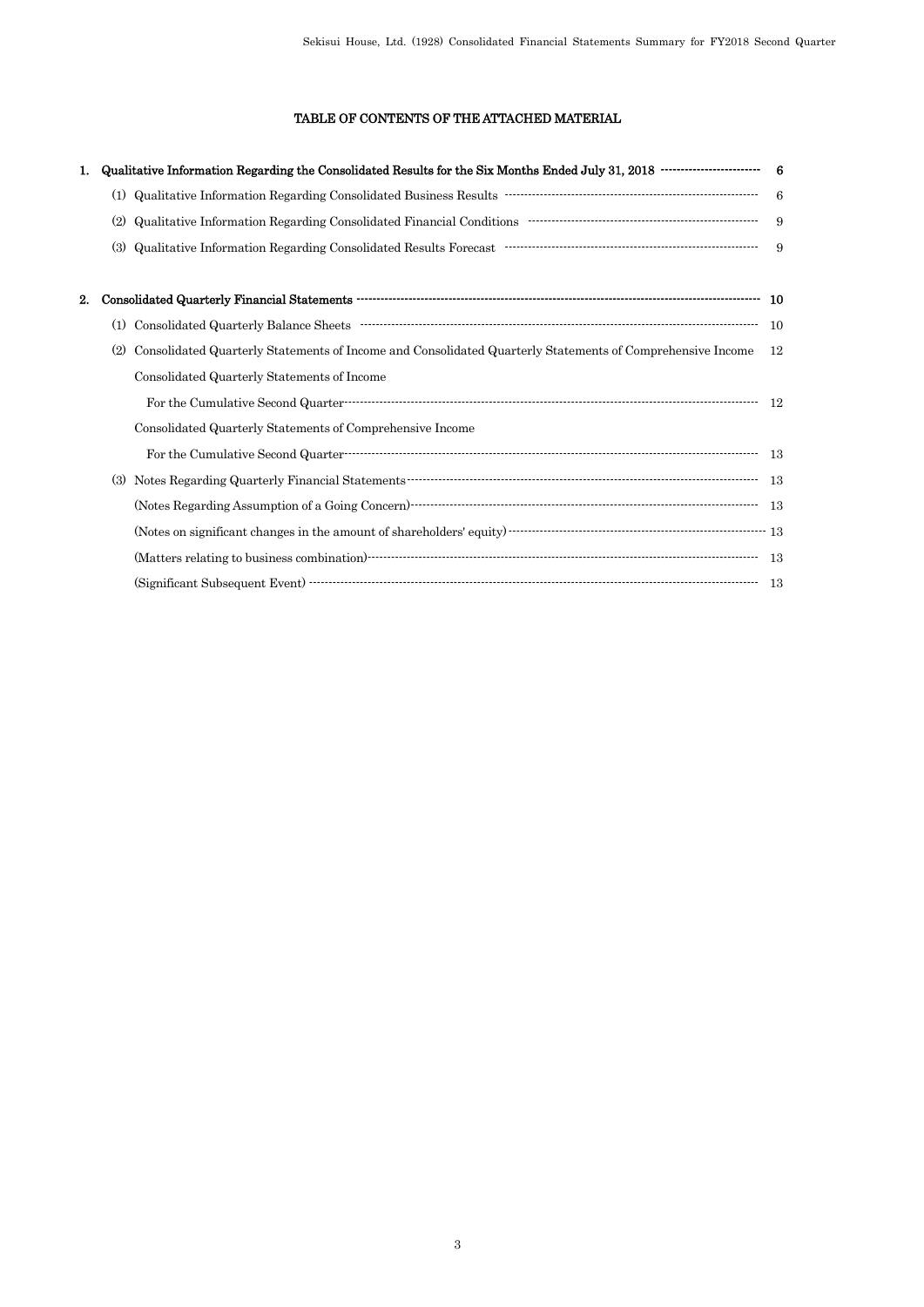# Appendix: Segment breakdown for the Six Months Ended July 31, 2018

# Consolidated

|                                 | $(1)$ Sales<br>$\Psi$ millions |                                   |                                   |           |  |  |
|---------------------------------|--------------------------------|-----------------------------------|-----------------------------------|-----------|--|--|
|                                 |                                | Six months ended<br>July 31, 2017 | Six months ended<br>July 31, 2018 | $YOY$ (%) |  |  |
|                                 | Custom detached houses         | 185,595                           | 168,403                           | (9.3)     |  |  |
| Built-to-order<br>Business      | Rental housing                 | 210,268                           | 203,763                           | (3.1)     |  |  |
|                                 | Subtotal                       | 395,863                           | 372,166                           | (6.0)     |  |  |
|                                 | Remodeling                     | 70,281                            | 71,399                            | 1.6       |  |  |
| Supplied<br>Housing<br>Business | Real estate management fees    | 243,705                           | 256,247                           | 5.1       |  |  |
|                                 | Subtotal                       | 313,986                           | 327,646                           | 4.4       |  |  |
|                                 | Houses for sale                | 79,934                            | 73,959                            | (7.5)     |  |  |
| Development<br>Business         | Condominiums                   | 28,819                            | 50,320                            | 74.6      |  |  |
|                                 | Urban redevelopment            | 64,109                            | 59,120                            | (7.8)     |  |  |
|                                 | Subtotal                       | 172,863                           | 183,400                           | 6.1       |  |  |
|                                 | Overseas Business              | 88,622                            | 82,057                            | (7.4)     |  |  |
| Other businesses                |                                | 38,148                            | 37,350                            | (2.1)     |  |  |
|                                 | Consolidated                   | 1,009,484                         | 1,002,621                         | (0.7)     |  |  |

# (2) Operating income and OP margin  $\angle$  ¥ millions

|                                 |                              | Six months ended   | Six months ended |           |
|---------------------------------|------------------------------|--------------------|------------------|-----------|
|                                 |                              | July 31, 2017      | July 31, 2018    |           |
|                                 |                              | Amount             | Amount           | $YOY$ (%) |
|                                 |                              | OP margin          | OP margin        |           |
|                                 |                              |                    |                  | (23.7)    |
|                                 | Custom detached houses       | 24,334             | 18,564           |           |
|                                 |                              | 13.1%              | 11.0%            |           |
|                                 | Rental housing               | 27,750             | 23,569           | (15.1)    |
| Built-to-order<br>Business      |                              | 13.2%              | 11.6%            |           |
|                                 | Subtotal                     | 52,084             | 42,134           | (19.1)    |
|                                 |                              | 13.2%              | 11.3%            |           |
|                                 |                              | 10,407             | 10,751           | 3.3       |
|                                 | Remodeling                   | 14.8%              | 15.1%            |           |
| Supplied<br>Housing<br>Business |                              | 16,987             | 20,112           | 18.4      |
|                                 | Real estate management fees  | 7.0%               | 7.8%             |           |
|                                 |                              | 27,395             | 30,863           | 12.7      |
|                                 | Subtotal                     | 8.7%               | 9.4%             |           |
|                                 |                              | 7,713              | 5,245            | (32.0)    |
|                                 | Houses for sale              | 9.6%               | 7.1%             |           |
|                                 |                              | 3,362              | 6,348            | 88.8      |
|                                 | Condominiums                 | 11.7%              | 12.6%            |           |
| Development<br>Business         |                              | 9,542              | 11,523           | 20.8      |
|                                 | Urban redevelopment          | 14.9%              | 19.5%            |           |
|                                 |                              | 20,617             | 23,117           | 12.1      |
|                                 | Subtotal                     | 11.9%              | 12.6%            |           |
|                                 |                              | $\star$<br>5,959   | 1,992            | (66.6)    |
|                                 | Overseas Business            | 6.7%               | 2.4%             |           |
|                                 |                              |                    | (90)             |           |
| Other businesses                |                              | 701                |                  |           |
|                                 |                              | 1.8%               | $(0.2\%)$        |           |
|                                 | Eliminations and back office | (17, 756)          | (19,368)         |           |
|                                 |                              | $^\star$<br>89,002 | 78,649           | (11.6)    |
| Consolidated                    |                              | 8.8%               | 7.8%             |           |

(Note) In accordance with the finalization of the provisional processing of the business combination stated in "(Matters relating to business combination)" in "(3) Notes Regarding Quarterly Financial Statements" on page 13, a material review of the amount of initial allocation of the acquisition costs was reflected on the values for the six months ended July 31, 2017.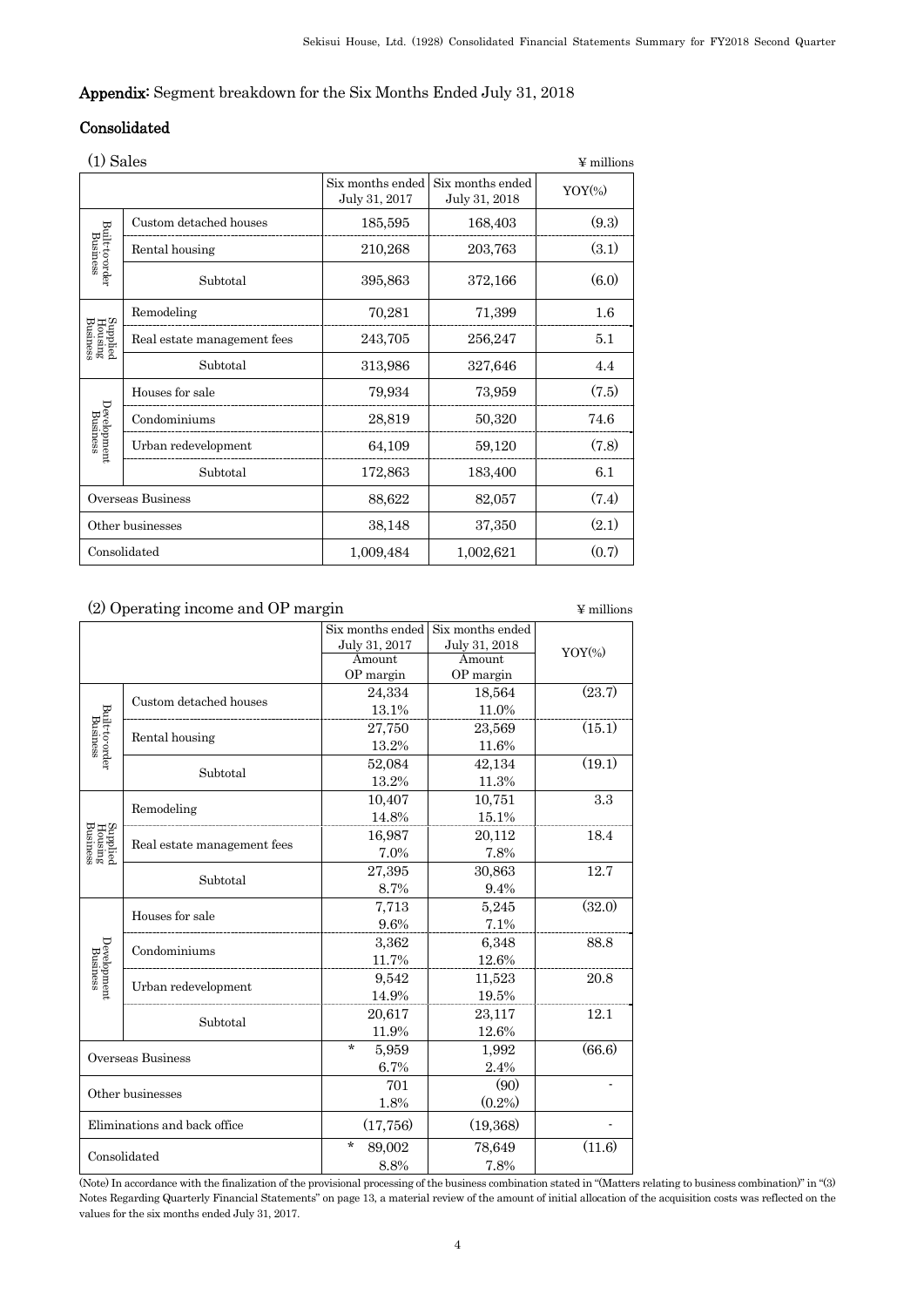|                                 | (3) Orders<br>$\Psi$ millions |                                   |                                   |         |  |  |
|---------------------------------|-------------------------------|-----------------------------------|-----------------------------------|---------|--|--|
|                                 |                               | Six months ended<br>July 31, 2017 | Six months ended<br>July 31, 2018 | $YOY\%$ |  |  |
|                                 | Custom detached houses        | 193,767                           | 190,435                           | (1.7)   |  |  |
| Built-to-order<br>Business      | Rental housing                | 237,251                           | 210,282                           | (11.4)  |  |  |
|                                 | Subtotal                      | 431,018                           | 400,718                           | (7.0)   |  |  |
|                                 | Remodeling                    | 70,423                            | 74,351                            | 5.6     |  |  |
| Supplied<br>Housing<br>Business | Real estate management fees   | 243,705                           | 256,247                           | 5.1     |  |  |
|                                 | Subtotal                      | 314,129                           | 330,598                           | 5.2     |  |  |
|                                 | Houses for sale               | 82,143                            | 80,952                            | (1.4)   |  |  |
| Development<br>Business         | Condominiums                  | 64,379                            | 47,198                            | (26.7)  |  |  |
|                                 | Urban redevelopment           | 64,109                            | 44,889                            | (30.0)  |  |  |
|                                 | Subtotal                      | 210,632                           | 173,040                           | (17.8)  |  |  |
|                                 | Overseas Business             | 130,339                           | 122,528                           | (6.0)   |  |  |
|                                 | Other businesses              | 39,054                            | 41,827                            | 7.1     |  |  |
|                                 | Consolidated                  | 1,125,174                         | 1,068,713                         | (5.0)   |  |  |

|                                 | (4) Accumulated orders      |                           |                        | $\Psi$ millions |
|---------------------------------|-----------------------------|---------------------------|------------------------|-----------------|
|                                 |                             | As of<br>January 31, 2018 | As of<br>July 31, 2018 | $YOY$ $(*)$     |
|                                 | Custom detached houses      | 200,156                   | 222,188                | 11.0            |
| Built-to-order<br>Business      | Rental housing              | 398,755                   | 405,275                | $1.6\,$         |
|                                 | Subtotal                    | 598,912                   | 627,464                | 4.8             |
|                                 | Remodeling                  | 23,988                    | 26,940                 | 12.3            |
| Supplied<br>Housing<br>Business | Real estate management fees |                           |                        |                 |
|                                 | Subtotal                    | 23,988                    | 26,940                 | 12.3            |
|                                 | Houses for sale             | 42,153                    | 49,146                 | 16.6            |
| Development<br>Business         | Condominiums                | 121,732                   | 118,610                | (2.6)           |
|                                 | Urban redevelopment         | 28,755                    | 14,523                 | (49.5)          |
|                                 | Subtotal                    | 192,640                   | 182,281                | (5.4)           |
|                                 | Overseas Business           | 119,721                   | 160,192                | 33.8            |
|                                 | Other businesses            | 43,337                    | 47,814                 | 10.3            |
|                                 | Consolidated                | 978,601                   | 1,044,692              | 6.8             |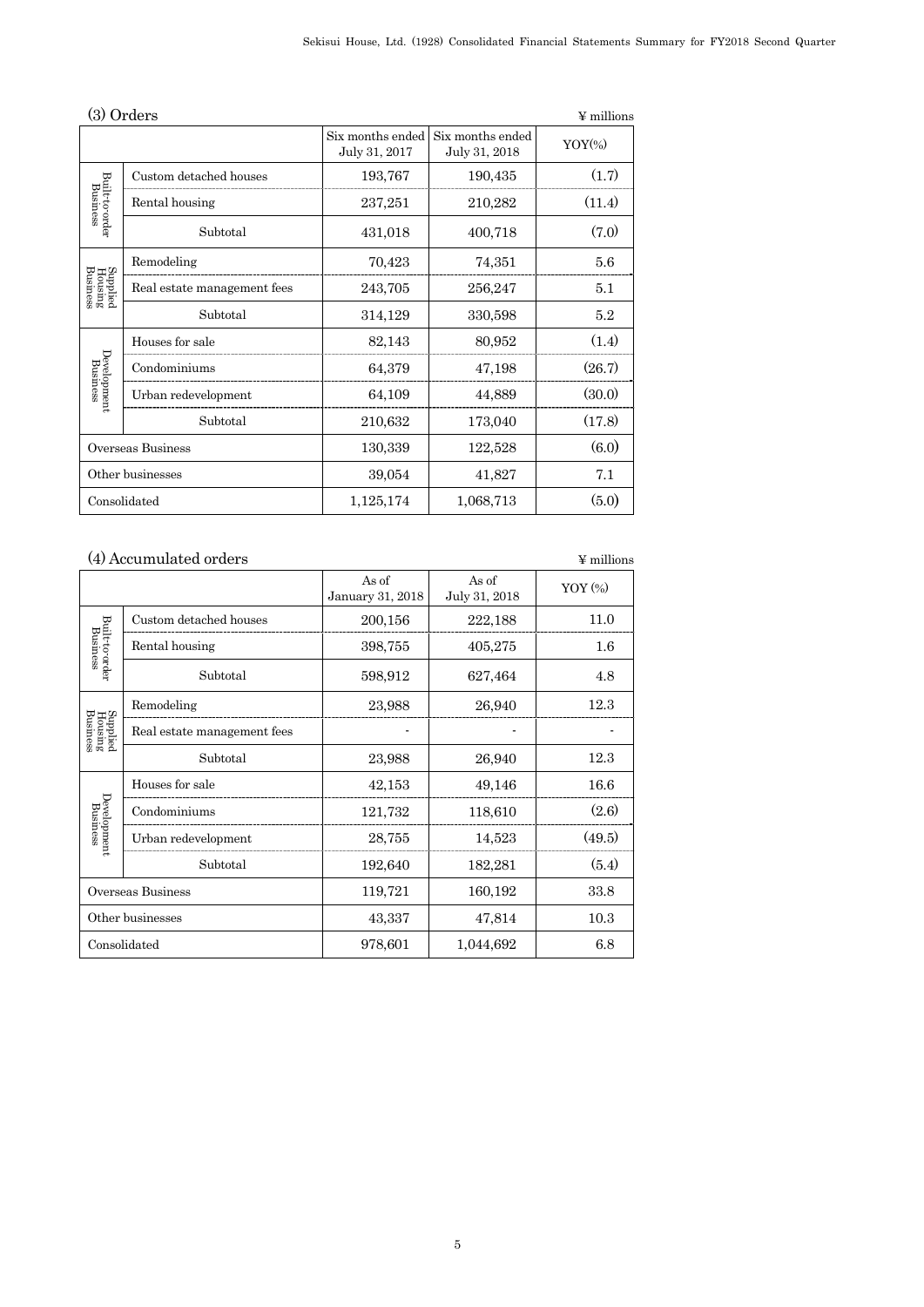# 1. Qualitative Information Regarding the Consolidated Results for the Six Months Ended July 31, 2018

# (1) Qualitative Information Regarding Consolidated Business Results

During the first six months of the consolidated fiscal year ending January 31, 2019, the Japanese economy saw a continued moderate economic recovery as consumer spending improved on a steady strengthening of employment and corporate earnings and capital spending increased. Meanwhile, overseas, the U.S. continued to experience a steady economic recovery and Asian economies also showed signs of growing momentum.

In the housing market, construction of rental housing decreased, mainly due to a changing attitude among financial institutions towards lending. The number of new housing starts continued to decrease from the previous year. Meanwhile, in the overseas housing market, there was continued brisk demand for housing in the United States.

Under these circumstances, the Company stepped up efforts to strengthen housing and residential-related business and expand new business areas under the basic policy adopted in the Fourth Mid-Term Management Plan (2017-2019) of "building the foundations for residential-related businesses BEYOND 2020" in the second year of that Plan, while the Sekisui House Group overall pursued the value that housing can provide to the society.

In April, the Company strengthened the sales system by increasing the expertise of sales staff of custom detached houses business and reorganizing the divisions for sales to meet demand in the non-housing contract business (hotels, day nurseries, medical institutions, etc.) The Company also decided to establish the Human Life R & D Institute in August, which will study and propose "houses where the more you live, the happier you will be," as part of the Company's efforts in pursuing "a sense of happiness" such as health and family bonds, in addition to the research themes such as living safety, security, and comfort that it has been working on over many years.

Moreover, the Company improved its construction site environment with the aim of introducing upper power exoskeletons at sites in December 2018 to reduce the burdens of tasks requiring an upward-facing posture, as part of increasing its construction capacity. The Company also installed a quality inspection system based on image processing and AI technology in the manufacturing lines of Bellburn, the Company's original earthenware exterior walls for Shawood wooden houses, at its Shizuoka Factory, to increase production efficiency and quality.

In the ESG (environment, society, governance) field, which the Company positions as an important management issue, the Company was selected for the Gold Class, the highest sustainability rating, in the RobecoSAM Sustainability Award 2018 of RobecoSAM, the international socially responsible investing evaluation service provider for the third year in a row.

With respect to environmental efforts, the Company made a decarbonation declaration in 2008 with a target year of 2050 to help build a sustainable society, and it has been working on reducing greenhouse gas emissions from its business activities by, for instance, promoting ZEH (net zero energy housing) and joining the RE100 initiative in 2017. The target gained the first certification of an international "Science Based Targets initiative" in the Japanese housing industry.

As for the social aspects, the Company has been pursuing a management strategy of diversity to create an environment in which diverse human resources can make the best use of their abilities to their fullest potential. As for the advancement of women in the workplace, the Company was selected for the Nadeshiko Brand designation for fiscal 2017 under joint administration of the Ministry of Economy, Trade and Industry and the Tokyo Stock Exchange (for the fifth time as the only company in the housing and construction industry). As a "Kids First Company" that leads a society that supports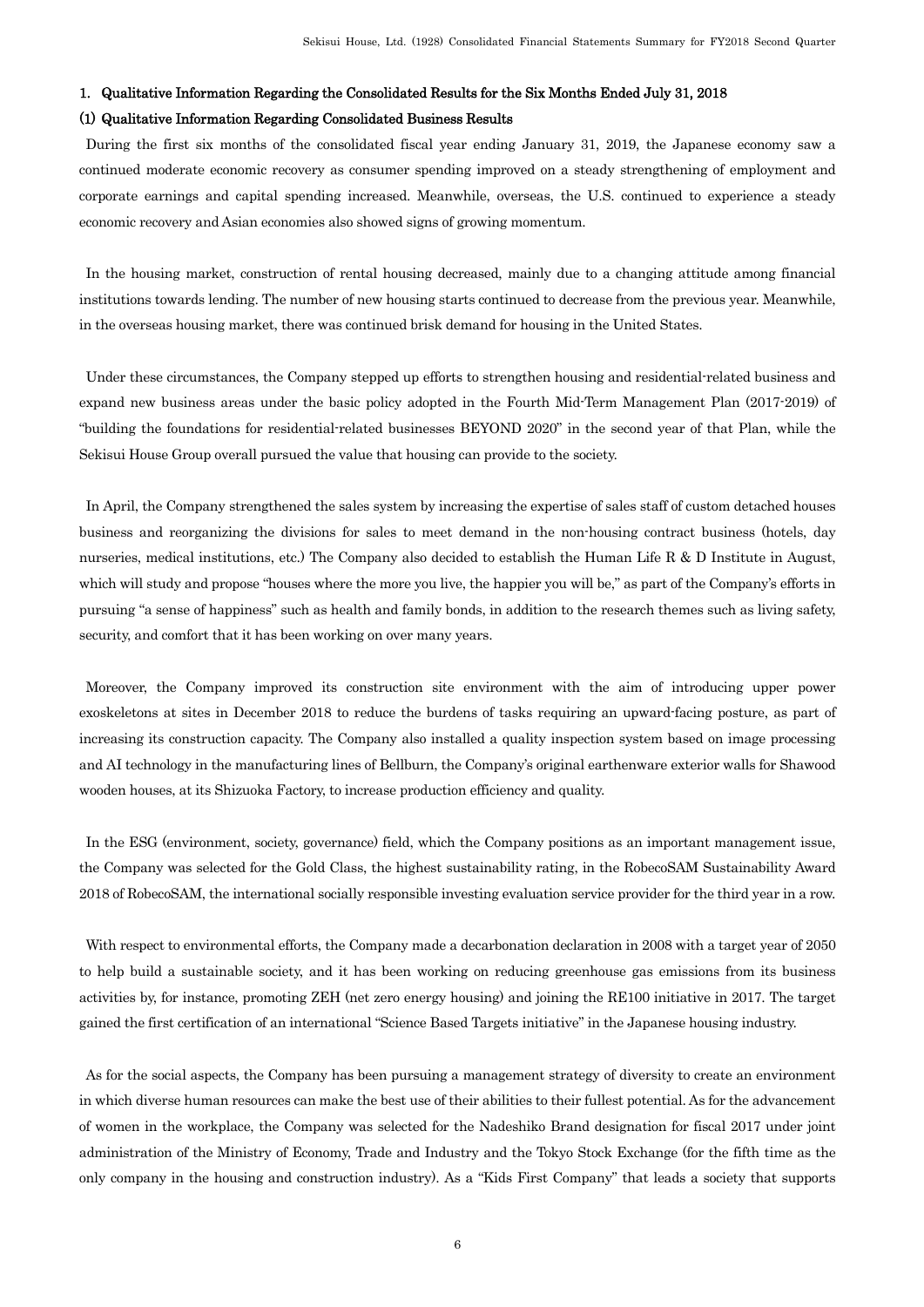child care and parenting, the Company has announced that all male employees who have children under the age of three will take childcare leave of at least one month.

In terms of governance, positioning the year of 2018 as the "first year of governance reform," the Company introduced a system for invigorating the activities of the Board of Directors and bolstering the development of future managers. It also clarified the division of responsibilities and authorities of directors and other managers and reformed the organizational structure to ensure links among divisions, among other measures, as the initiatives to create a more sound corporate culture.

In the first six months ended July 31, 2018, net sales amounted to ¥1,002,621 million (down 0.7% year-on-year). Operating income amounted to ¥78,649 million (down 11.6% year-on-year), ordinary income to ¥82,598 million (down 12.4% year-on- year) and profit attributable to owners of parent to ¥57,847 million (down 3.9% year-on-year).

Business results by segments are as follows.

#### <Built-to-Order Business>

#### (Custom Detached Houses Business)

In the Custom Detached Houses Business, the Company worked to develop and promote the sales of high value-added products such as zero energy houses (ZEHs) and houses using original external walls. The Company focused on sales of Green First Zero, our original ZEHs, which achieve an energy balance by saving energy through high insulation and other means and generating energy through methods such as photovoltaic power generation and fuel cells. The ZEH ratio rose to 76% in fiscal 2017, shifting steadily toward the fiscal 2020 target of 80%. The Company will accelerate its initiatives for popularizing ZEHs, focusing on the strengths that make a comfortable lifestyle consistent with ZEHs. In addition, the Company expanded the sales of the IS series of steel-frame houses and the GRAVIS series of SHAWOOD-HOME wood-framed houses, the high-end products. In urban areas, the Company focused on selling three- and four-story heavy steel-framed houses offering greater layout flexibility that can meet diverse needs, including demand for multiple-family cohabitation. Meanwhile, the Company introduced Airkis specifications for giving consideration to indoor air quality to the SHAWOOD-HOME series of wood-framed houses, enabling it to propose the specifications in all custom detached house lines. Orders received for the Business fell slightly year-on-year, reflecting weak construction demand centered on demand for reconstruction.

Sales in the Custom Detached Houses Business amounted to ¥168,403 million, down 9.3% year-on-year, and operating income to ¥18,564 million, down 23.7% year-on-year.

#### (Rental Housing Business)

In the Rental Housing Business, the Company sought to win more orders for rental houses centered on those with threeor four-stories by conducting exhaustive marketing in specific areas focused on urban districts and making attractive proposals that lead to stable management in the long term, such as the supply of rental properties of good quality. In addition, the Company sought to meet diverse construction demand and bolster its ability to propose applications, such as houses for combined residential and commercial use, hotels, day nurseries, and medical facilities, using the new flexible β system construction method in which design adaptability and space proposal capability are enhanced. As a result, sales increased solidly for non-housing segments. However, orders received for the Business overall fell year-on-year, mainly due to sluggish rental housing sales.

Sales in the Rental Housing Business amounted to ¥203,763 million, down 3.1% year-on-year, and operating income to ¥23,569 million, down 15.1% year-on-year.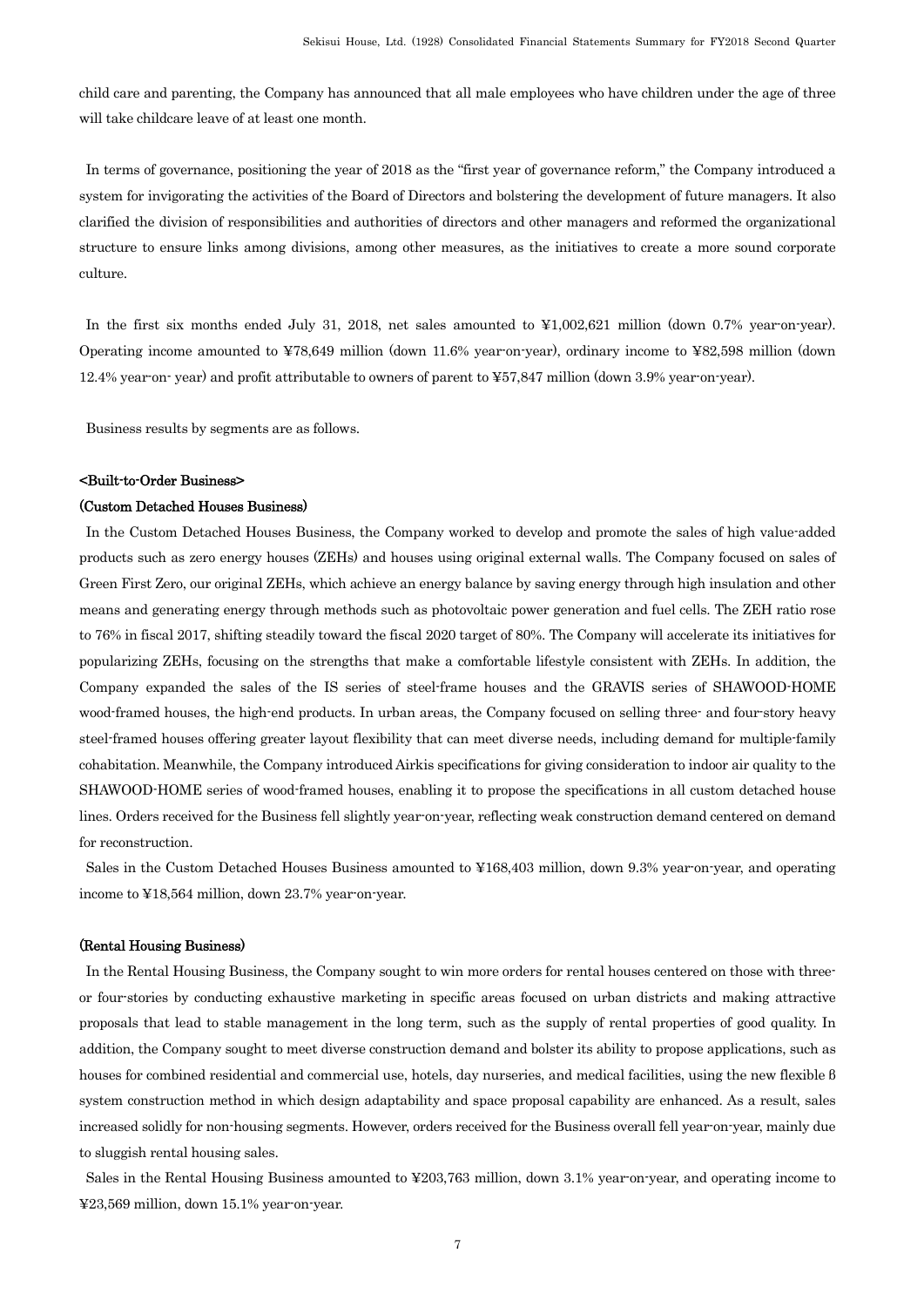# <Supplied Housing Business>

## (Remodeling Business)

In the Remodeling Business, the Company promoted its shift from maintenance-based remodeling to proposal-based remodeling, which offers lifestyle ideas, and environment-based remodeling, such as energy-saving renovation, and took steps to bolster its sales structure. In addition, the Company made aggressive proposals that contribute to stable management in the long term, including the maintenance and improvement of rent levels and occupancy rates, to the owners of Sha-Maison rental houses.

Sales in the Remodeling Business amounted to ¥71,399 million, up 1.6% year-on-year, and operating income to ¥10,751 million, up 3.3% year-on-year.

#### (Real Estate Management Fees Business)

In the Real Estate Management Fees Business, the number of Sha-Maison rental houses units for blockleasing and management commissioned to Sekiwa Real Estate companies achieve solid growth. Under this condition, the Company maintained high occupancy rates by meeting demand for high-quality rental houses.

Sales in the Real Estate Management Fees Business amounted to ¥256,247 million, up 5.1% year-on-year, and operating income to ¥20,112 million, up 18.4% year-on-year.

#### <Development Business>

#### (Houses for Sale Business)

In the Houses for Sale Business, the Company continued to procure land actively for first-time buyers, and at the same time, the Company furthered events and other initiatives to promote sales. In addition, the Company advanced efforts to develop communities of high quality that can be passed on to the next generation in the forms of initiatives for planning and proposing not only individual gardens and external facilities but also integrated rows of houses and activities for supporting community development, adopting the concept of "beauty that blooms with time" in which attractions and value grow over the years.

Sales in the Houses for Sale Business amounted to ¥73,959 million, down 7.5% year-on-year, and operating income to ¥5,245 million, down 32.0% year-on-year.

#### (Condominiums Business)

In the Condominium Business, the Company advanced its brand strategies by thoroughly enforcing area-specific strategies and integrating homebuilding knowhow gained through custom detached houses. Looking at properties on sale, orders received were solid for condominiums such as Grande Maison Uemachidai the Tower (Chuo-ku, Osaka), where Ene Farm fuel cells for household use will be installed in all units, and Grande Maison Shinagawa Seaside no Mori (Shinagawa-ku, Tokyo). Handovers also progressed according to plan for properties, such as Grande Maison Ekoda no Mori (Nakano-ku, Tokyo).

Sales in the Condominiums Business amounted to ¥50,320 million, up 74.6% year-on-year, and operating income to ¥6,348 million, up 88.8% year-on-year.

#### (Urban Redevelopment Business)

In the Urban Redevelopment Business, occupancy rates for rental properties owned by the Sekisui House Group, such as offices, commercial buildings and Prime Maison rental houses developed by the Company, remained high. Additionally, the Company sold a total of six properties, including Prime Maison Shirokanedai Tower, to Sekisui House Reit, Inc.

Sales in the Urban Redevelopment Business amounted to ¥59,120 million, down 7.8% year-on-year, and operating income to ¥11,523 million, up 20.8% year-on-year.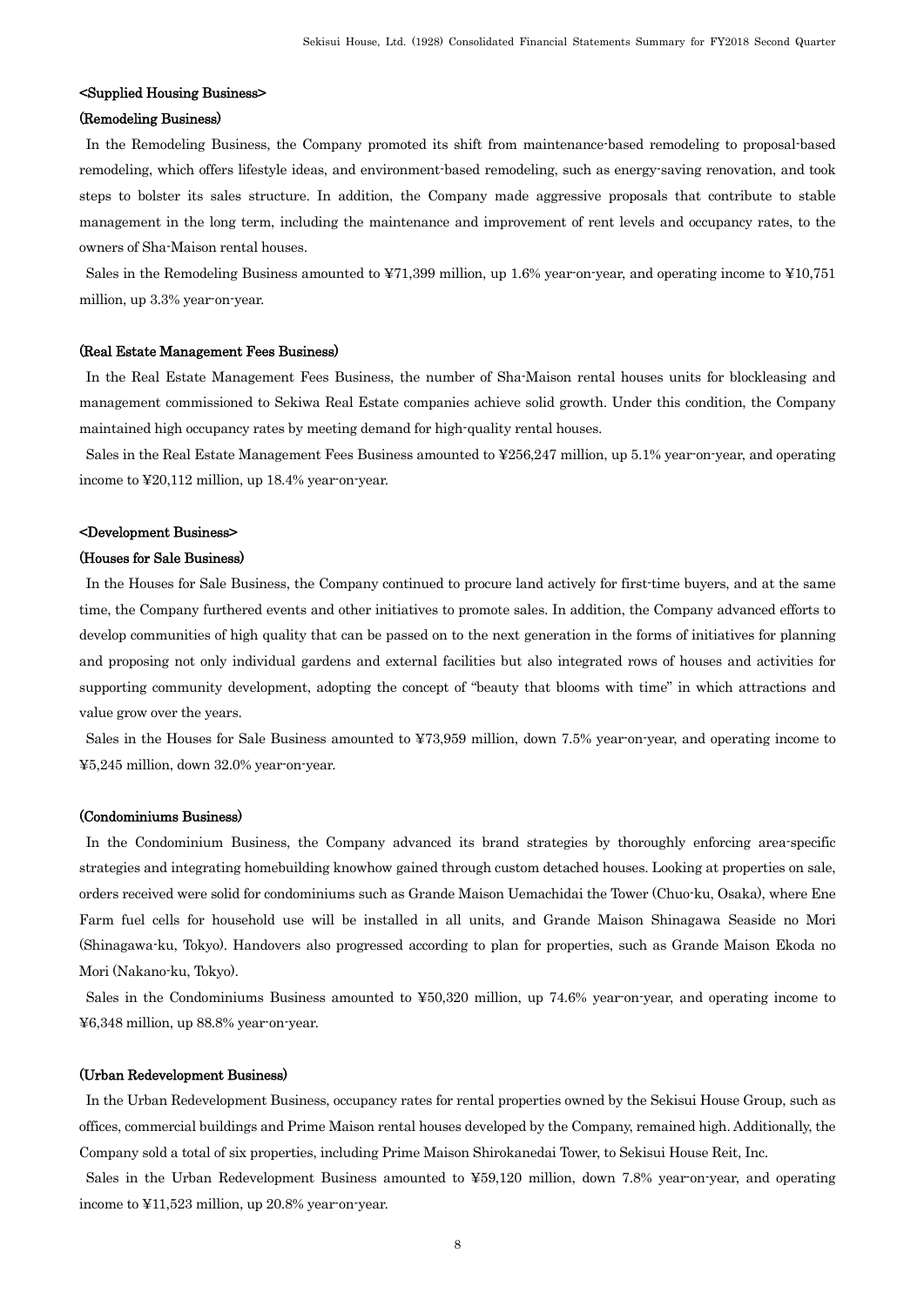### <Overseas Business>

#### (Overseas Business)

In the United States, homebuilding business at Woodside Homes Company, LLC, which had become a consolidated subsidiary in the previous fiscal year, steadily increased. Meanwhile, condominiums in Taicang, China, were sold out and handovers were also in line with the plan. In Singapore, sales of Seaside Residence continued to be strong. In Australia, there was progress in the construction of condominiums scheduled for completion during the current fiscal year.

Sales in the Overseas Business amounted to ¥82,057 million, down 7.4% year-on-year, and operating income to ¥1,992 million, down 66.6% year-on-year.

#### <Other Businesses>

In the Exterior Business, the Company worked to step up integrated proposals for houses and external facilities. The Company made aggressively proposals for building original gardens and external facilities in custom detached houses, rental houses and condominiums based on the "Gohon no Ki" landscaping plan through which garden trees are selected from native, non-cultivated and other plant varieties to match the local climate.

Sales in the Other Businesses amounted to ¥37,350 million, down 2.1% year-on-year, and operating loss to ¥90 million.

#### (2) Qualitative Information Regarding Consolidated Financial Conditions

Total assets decreased by ¥60,757 million to ¥2,358,255 million at the end of the second quarter of the consolidated fiscal year ending January 31, 2019. This was primarily attributable to a decrease in cash and deposits in accordance with payments of notes and accounts payable and income taxes. Liabilities decreased ¥62,155 million to ¥1,148,735 million, following the payments of notes and accounts payable and income taxes. Net asset, despite payments of dividends and a decrease in translation adjustments, increased ¥1,398 million to ¥1,209,520 million, mainly due to posting profit attributable to owners of parent.

#### (3) Qualitative Information Regarding Consolidated Results Forecast

In light of the consolidated results for the six months ended July 31, 2018 and net sales and orders received in each business segments, the Company has revised the forecasts of consolidated results for the fiscal year ending January 31, 2019, which were announced on March 8, 2018, to net sales of ¥2,166.0 billion (up 0.3% year-on-year), operating income of ¥185.0 billion (down 5.4%), ordinary income of ¥190.0 billion (down 6.7%), and profit attributable to owners of parent of ¥127.0 billion (down 4.7%).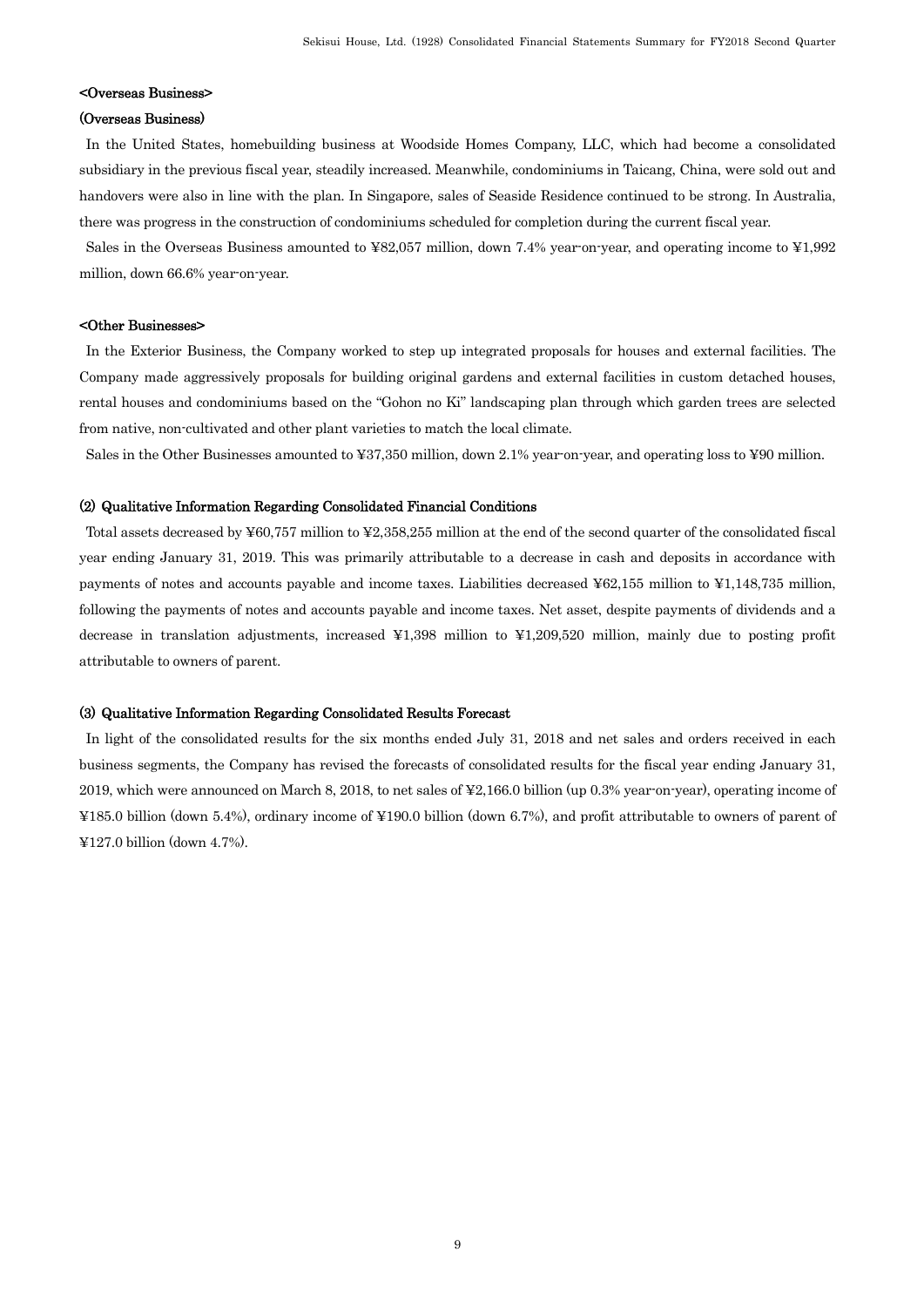# 2. Consolidated Quarterly Financial Statements

# (1) Consolidated Quarterly Balance Sheets

|                                                                                |                        | $(\frac{1}{2}$ million) |
|--------------------------------------------------------------------------------|------------------------|-------------------------|
|                                                                                | As of January 31, 2018 | As of July 31, 2018     |
| Assets                                                                         |                        |                         |
| Current assets                                                                 |                        |                         |
| Cash and deposits                                                              | 325,834                | 233,084                 |
| Notes receivable, accounts receivable from<br>completed construction contracts | 45,877                 | 44,900                  |
| Short-term investment securities                                               | 589                    | 589                     |
| Costs on uncompleted construction contracts                                    | 9,414                  | 9,240                   |
| Buildings for sale                                                             | 369,124                | 389,575                 |
| Land for sale in lots                                                          | 599,514                | 598,597                 |
| Undeveloped land for sale                                                      | 109,480                | 117,509                 |
| Other inventories                                                              | 7,627                  | 8,567                   |
| Deferred tax assets                                                            | 29,075                 | 22,834                  |
| Other                                                                          | 77,402                 | 89,585                  |
| Less allowance for doubtful accounts                                           | (1,270)                | (1,199)                 |
| Total current assets                                                           | 1,572,669              | 1,513,285               |
| Noncurrent assets                                                              |                        |                         |
| Property, plant and equipment                                                  |                        |                         |
| Buildings and structures                                                       | 189,209                | 195,041                 |
| Machinery, equipment and vehicles                                              | 8,981                  | 9,490                   |
| Land                                                                           | 322,502                | 316,906                 |
| Construction in progress                                                       | 26,117                 | 25,120                  |
| Other, net                                                                     | 6,002                  | 6,635                   |
| Total property, plant and equipment                                            | 552,814                | 553,195                 |
| Intangible assets                                                              | 22,016                 | 21,395                  |
| Investments and other assets                                                   |                        |                         |
| Investment in securities                                                       | 173,802                | 168,941                 |
| Long term loans receivable                                                     | 25,341                 | 25,072                  |
| Asset for retirement benefits                                                  | 14,725                 | 15,630                  |
| Deferred tax assets                                                            | 3,080                  | 5,624                   |
| Other                                                                          | 54,994                 | 55,547                  |
| Less allowance for doubtful accounts                                           | (431)                  | (437)                   |
| Total investments and other assets                                             | 271,512                | 270,379                 |
| Total noncurrent assets                                                        | 846,343                | 844,970                 |
| Total assets                                                                   | 2,419,012              | 2,358,255               |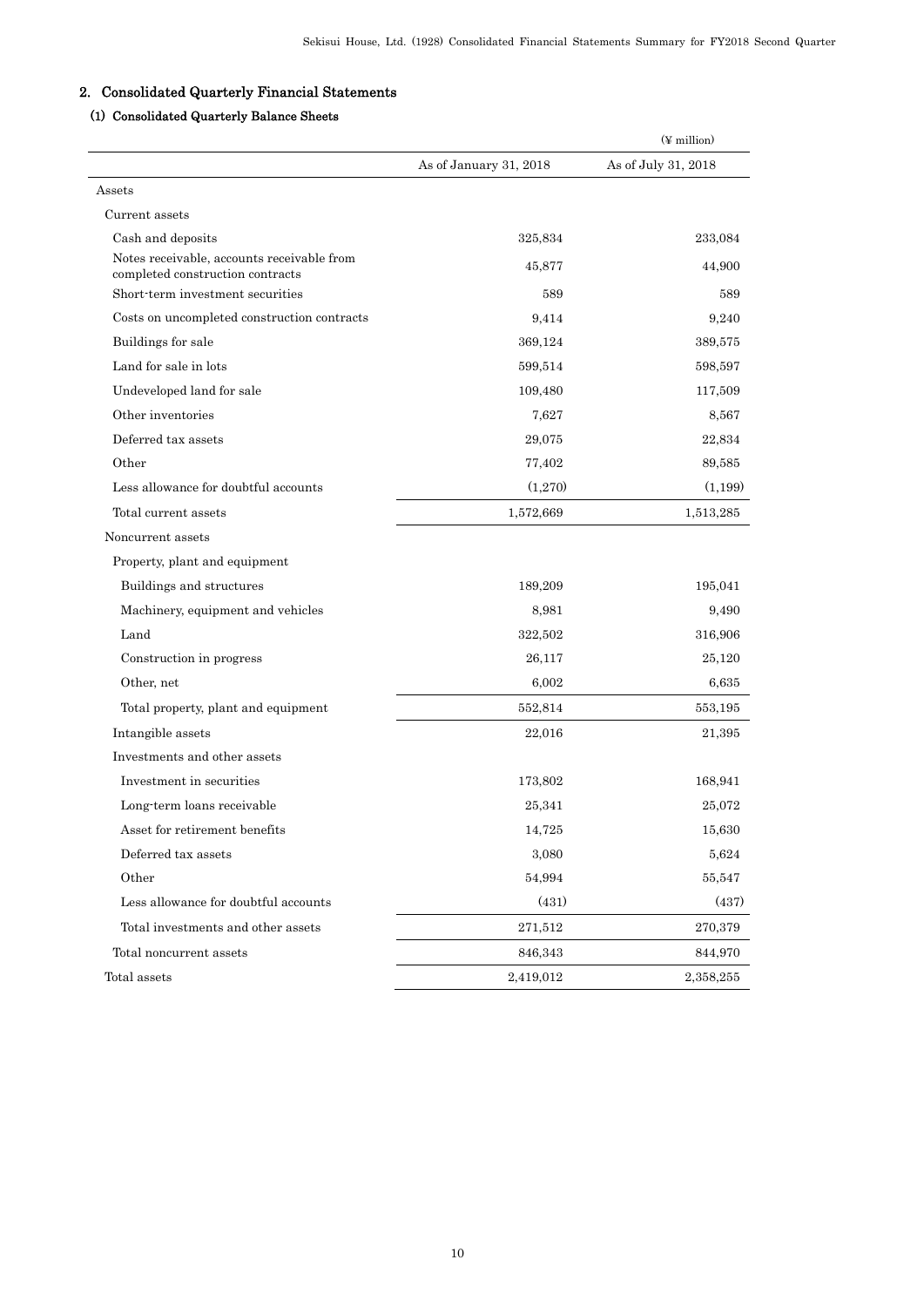|                                                                     |                        | $(\frac{1}{2}$ million) |
|---------------------------------------------------------------------|------------------------|-------------------------|
|                                                                     | As of January 31, 2018 | As of July 31, 2018     |
| Liabilities                                                         |                        |                         |
| Current liabilities                                                 |                        |                         |
| Notes payable, accounts payable for<br>construction contracts       | 104,136                | 92,560                  |
| Electronically recorded obligations operating                       | 68,677                 | 43,078                  |
| Short-term loans payable                                            | 209,707                | 220,392                 |
| Current portion of bonds                                            | 15,000                 |                         |
| Current portion of long-term loans payable                          | 2,431                  | 26,826                  |
| Accrued income taxes                                                | 32,200                 | 15,574                  |
| Advances received on construction contracts in<br>progress          | 142,690                | 147,018                 |
| Accrued employees' bonuses                                          | 28,900                 | 19,026                  |
| Accrued directors' and corporate auditors'<br>bonuses               | 1,560                  | 558                     |
| Provision for warranties for completed<br>construction              | 2,980                  | 2,820                   |
| Other                                                               | 98.612                 | 77,300                  |
| Total current liabilities                                           | 706,898                | 645,156                 |
| Noncurrent liabilities                                              |                        |                         |
| Bonds payable                                                       | 235,000                | 235,000                 |
| Long-term loans payable                                             | 154,201                | 155,099                 |
| Guarantee deposits received                                         | 60,508                 | 61,014                  |
| Deferred income taxes                                               | 12,499                 | 10,412                  |
| Accrued retirement benefits for directors and<br>corporate auditors | 1,337                  | 959                     |
| Liabilities for retirement benefits                                 | 21,504                 | 21,861                  |
| Other                                                               | 18,941                 | 19,232                  |
| Total noncurrent liabilities                                        | 503,993                | 503,579                 |
| Total liabilities                                                   | 1,210,891              | 1,148,735               |
| Net assets                                                          |                        |                         |
| Shareholders' equity                                                |                        |                         |
| Capital stock                                                       | 202,591                | 202,591                 |
| Capital surplus                                                     | 251,563                | 251,563                 |
| Retained earnings                                                   | 626,961                | 657,185                 |
| Less treasury stock, at cost                                        | (948)                  | (934)                   |
| Total shareholders' equity                                          | 1,080,167              | 1,110,405               |
| Accumulated other comprehensive income                              |                        |                         |
| Net unrealized holding gain on securities                           | 48,033                 | 42,837                  |
| Deferred gain (loss) on hedges                                      | (68)                   | 38                      |
| Translation adjustments                                             | 50,677                 | 30,617                  |
| Retirement benefits liability adjustments                           | 16,166                 | 12,091                  |
| Total accumulated other comprehensive<br>income                     | 114,807                | 85,584                  |
| Stock subscription rights                                           | 761                    | 796                     |
| Non-controlling interests                                           | 12,384                 | 12,732                  |
| Total net assets                                                    | 1,208,121              | 1,209,520               |
| Total liabilities and net assets                                    | 2,419,012              | 2,358,255               |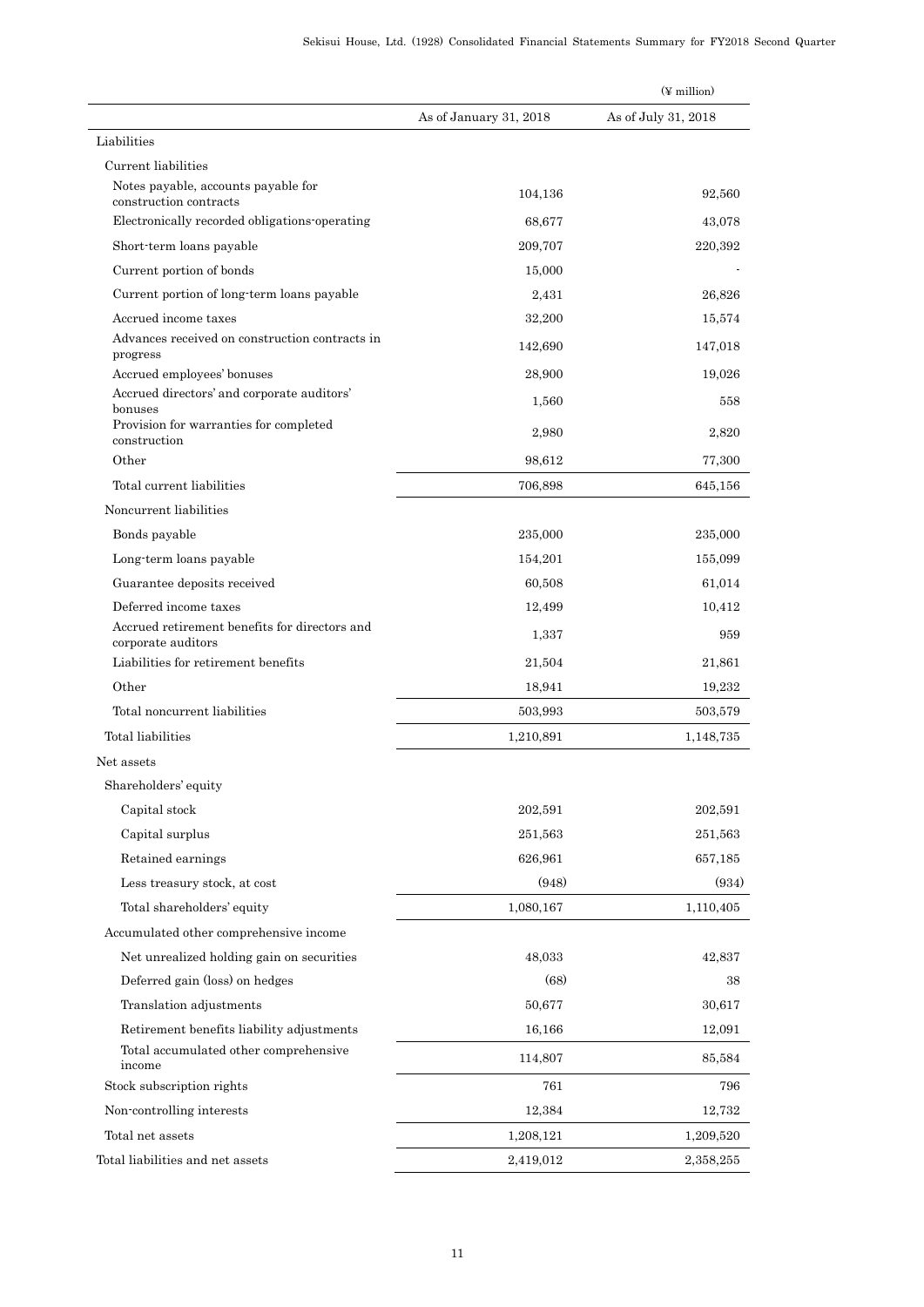# (2) Consolidated Quarterly Statements of Income and Consolidated Quarterly Statements of Comprehensive Income (Consolidated Quarterly Statements of Income)

For the six months ended July 31, 2017 and 2018

|                                                           |                              | $(\frac{y}{x})$ million      |
|-----------------------------------------------------------|------------------------------|------------------------------|
|                                                           | Feb. 1, 2017 - Jul. 31, 2017 | Feb. 1, 2018 - Jul. 31, 2018 |
| Net sales                                                 | 1,009,484                    | 1,002,621                    |
| Cost of sales                                             | 800,020                      | 798,274                      |
| Gross profit                                              | 209,463                      | 204,346                      |
| Selling, general and administrative expenses              | 120,461                      | 125,697                      |
| Operating income                                          | 89,002                       | 78,649                       |
| Non-operating income                                      |                              |                              |
| Interest income                                           | 1,053                        | 1,057                        |
| Dividends income                                          | 956                          | 1,066                        |
| Foreign exchange gains                                    | 421                          |                              |
| Equity in earnings of affiliates                          | 4,186                        | 4,327                        |
| Other                                                     | 1,314                        | 1,241                        |
| Total non-operating income                                | 7,933                        | 7,694                        |
| Non-operating expenses                                    |                              |                              |
| Interest expenses                                         | 1,259                        | 2,179                        |
| Foreign exchange losses                                   |                              | 390                          |
| Other                                                     | 1,391                        | 1,174                        |
| Total non-operating expenses                              | 2,650                        | 3,745                        |
| Ordinary income                                           | 94,284                       | 82,598                       |
| Extraordinary income                                      |                              |                              |
| Gain on sales of shares of subsidiaries and<br>affiliates | 888                          | 181                          |
| Total extraordinary income                                | 888                          | 181                          |
| Extraordinary loss                                        |                              |                              |
| Loss on sales or disposal of fixed assets                 | 849                          | 389                          |
| Loss on impairment of fixed assets                        | 32                           | 380                          |
| Loss on valuation of investment securities                | 2,879                        | $\overline{2}$               |
| Bad debt losses                                           | 5,559                        |                              |
| Total extraordinary losses                                | 9,321                        | 772                          |
| Profit before income taxes                                | 85,852                       | 82,007                       |
| Income taxes-current                                      | 17,008                       | 18,652                       |
| Income taxes-deferred                                     | 8,158                        | 5,618                        |
| Total income taxes                                        | 25,167                       | 24,270                       |
| Profit                                                    | 60,685                       | 57,736                       |
| Profit attributable to non-controlling interests          | 520                          | (111)                        |
| Profit attributable to owners of parent                   | 60,164                       | 57,847                       |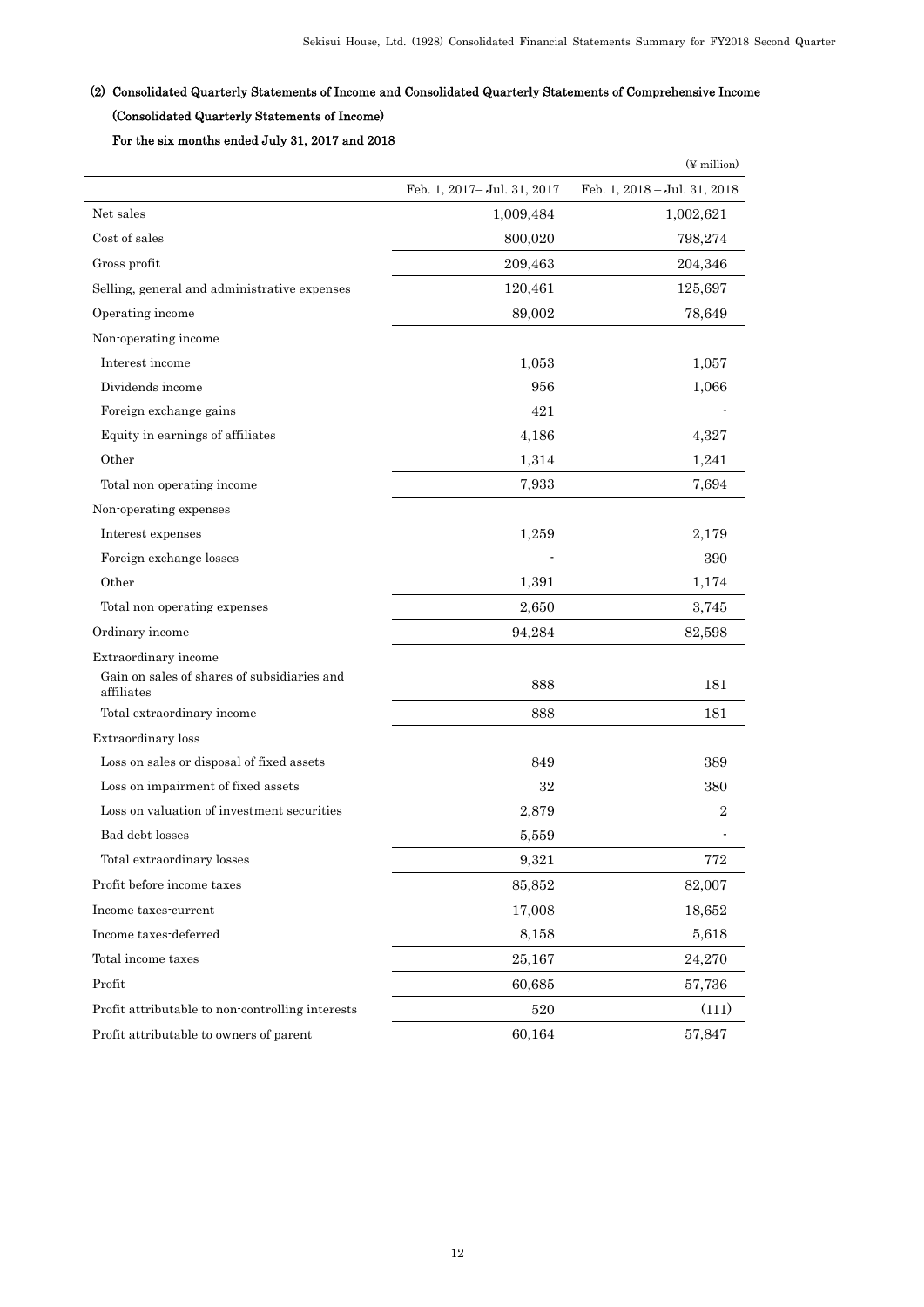## (Consolidated Quarterly Statements of Comprehensive Income)

#### For the six months ended July 31, 2017 and 2018

|                                                                                                | Feb. 1, 2017 - Jul. 31, 2017 | Feb. 1, $2018 -$ Jul. 31, $2018$ |
|------------------------------------------------------------------------------------------------|------------------------------|----------------------------------|
| Profit                                                                                         | 60,685                       | 57,736                           |
| Other comprehensive income                                                                     |                              |                                  |
| Net unrealized holding gain (loss) on securities                                               | 1,495                        | (5,106)                          |
| Translation adjustment                                                                         | (7,381)                      | (19,034)                         |
| Retirement benefits liability adjustments                                                      | (4,498)                      | (4,089)                          |
| Share of other comprehensive income (loss) of<br>affiliates accounted for by the equity method | 411                          | (1.013)                          |
| Total other comprehensive income                                                               | (9,971)                      | (29, 244)                        |
| Comprehensive income                                                                           | 50,713                       | 28,492                           |
| Comprehensive income attributable to                                                           |                              |                                  |
| Owners of the parent                                                                           | 50,202                       | 28,624                           |
| Non-controlling shareholders' interests                                                        | 510                          | (132)                            |

#### (3) Notes to Consolidated Quarterly Financial Statements

#### (Related to Consolidated Quarterly Statements of Income)

### (Notes Regarding Assumption of a Going Concern)

Not applicable

#### (Notes on significant changes in the amount of shareholders' equity)

Not applicable

#### (Matters relating to business combination)

(Material review of the amount of initial allocation of the acquisition costs for comparison)

The business combination with Woodside Homes Company, LLC on March 1 (February 28 in US time), 2017, which was provisionally processed in the second quarter of the previous fiscal year, was finally accounted for in the third quarter of the previous fiscal year.

As the provisional processing of the business combination was finalized, a material review of the amount of initial allocation of the acquisition costs which is included for comparison in these consolidated financial statements for the second quarter of the current fiscal year was reflected.

As a result, in the consolidated quarterly statements of income for the second quarter of the previous fiscal year, gross profit, operating income, ordinary income and profit attributable to owners of parent decreased ¥1,453 million, ¥1,383 million, ¥1,366 million, and ¥844 million, respectively.

#### (Significant Subsequent Event)

 At the Board of Directors meeting held on September 6, 2018, the Company resolved to acquire its own shares under the provisions of Article 156 of the Companies Act, as applied pursuant to Article 165 (3) of the Companies Act.

(1) Reason for share repurchase

To implement flexible capital policies in accordance with the business environment and to improve capital efficiency to increase shareholder value

(2) Type of shares

Common stock of Sekisui House, Ltd.

(3) Aggregate number of shares to be repurchased

Up to 2,000,000 shares